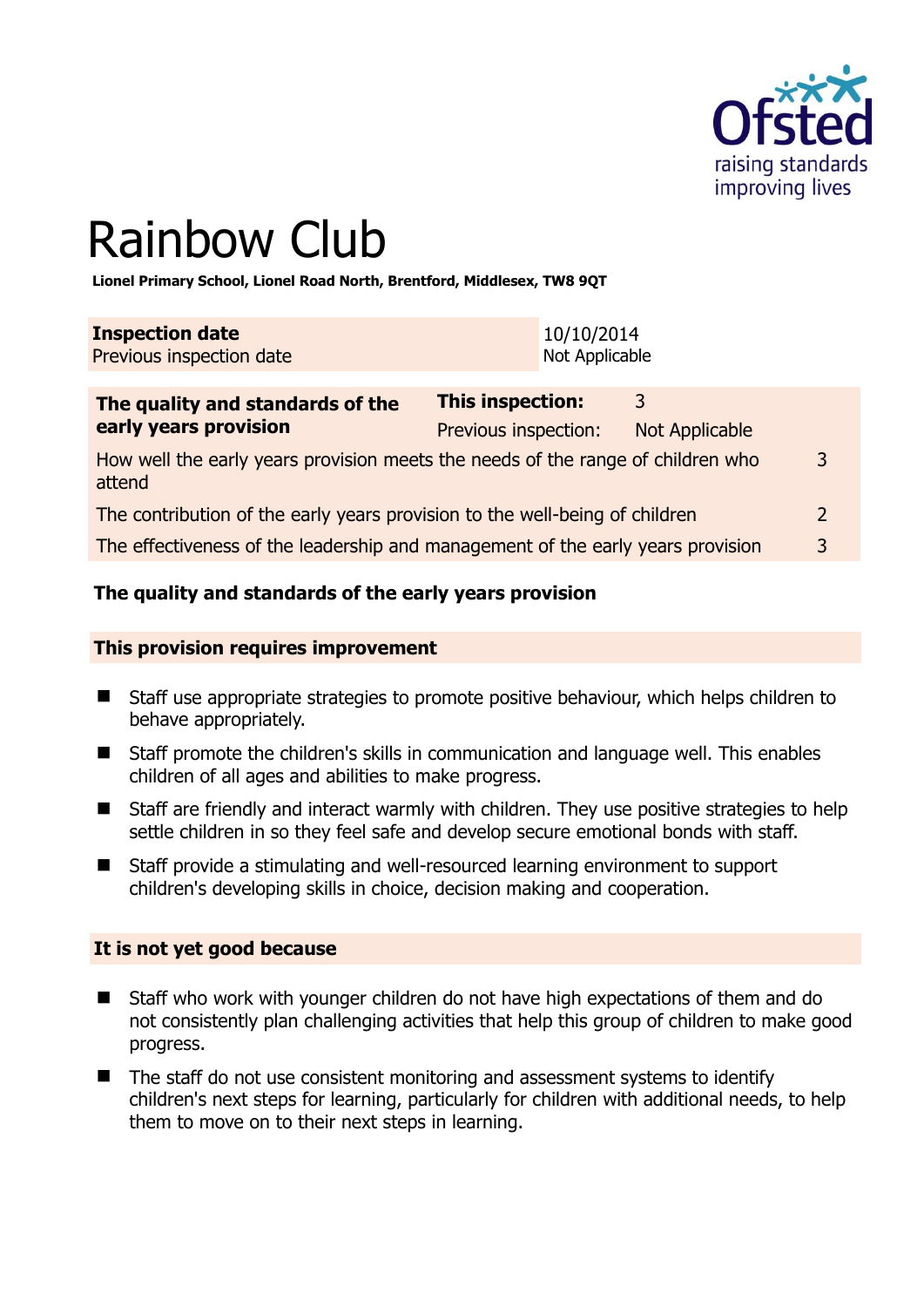# **Information about this inspection**

Inspections of registered early years provision are:

- scheduled at least once in every inspection cycle the current cycle ends on 31 July 2016
- scheduled more frequently where Ofsted identifies a need to do so, for example where provision was previously judged inadequate
- **•** brought forward in the inspection cycle where Ofsted has received information that suggests the provision may not be meeting the legal requirements of the Early Years Foundation Stage or where assessment of the provision identifies a need for early inspection
- **•** prioritised where we have received information that the provision is not meeting the requirements of the Early Years Foundation Stage and which suggests children may not be safe
- scheduled at the completion of an investigation into failure to comply with the requirements of the Early Years Foundation Stage.

# **Inspection activities**

- The inspector observed children and staff's interaction with them in all the main play areas of the nursery, including the outside areas.
- The inspector spoke to children, staff and parents during the inspection.
- $\blacksquare$ The inspector discussed leadership and management with the management team and carried out small joint observations and discussions throughout the inspection regarding staff support, supervision and practice with the playgroup leader.
- The inspector sampled a range of documentation, including the safeguarding policy, evidence of staff's suitability, risk assessments and accident and medication records.

**Inspector**  Jacqueline Walter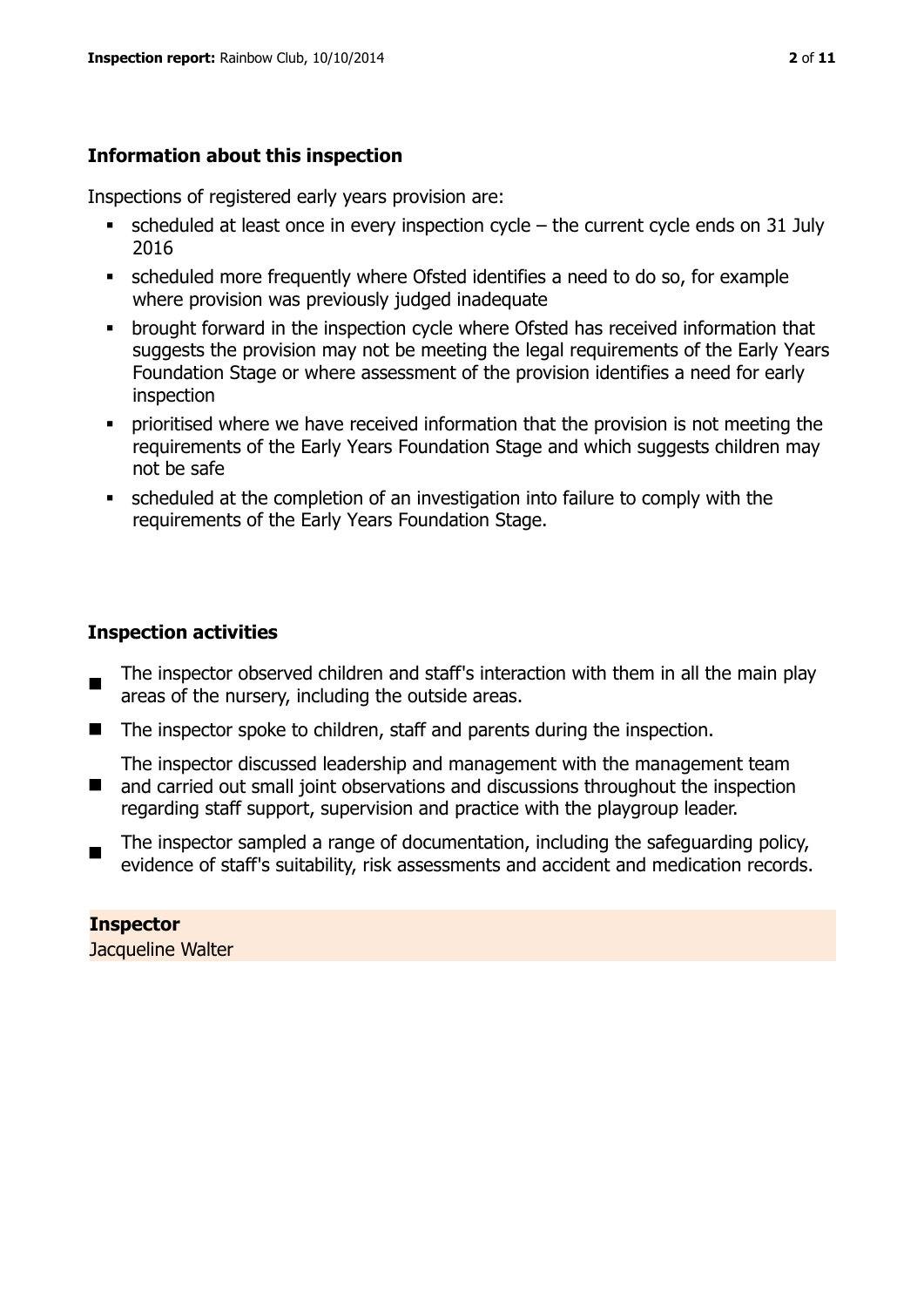# **Full report**

### **Information about the setting**

Rainbow Club registered in 2005. It is run by the governing body of Lionel Primary School and provides childcare for children aged from birth to two years, which is known as Little Lions Crche, and for children aged from two years to four years, which is known as Little Lions Playgroup. Some of the children attending the playgroup provision also attend the school nursery. The setting is located in two areas within the school premises, which is situated in Brentford, Middlesex in the London Borough of Hounslow, and serves the local community. The setting operates from 8:15am to 3.45pm, Monday to Friday, during the school term time. Children may attend on a full-time or part-time basis. Children in each room have access to an enclosed outside play area.

The setting is registered on the Early Years Register. There are currently 39 children on roll in the early years age range. The setting is in receipt of funding for the provision of free early education for children aged two-years-old. The setting supports children who are learning to speak English as an additional language, and children with special educational needs and/or disabilities.

The setting employs seven members of staff. Of these, six members of staff, including the manager hold appropriate early years qualifications. Four staff are qualified at level 3, two are qualified at level 2 and one member of staff is qualified at level 1. The school's head teacher oversees the management of the setting.

# **What the setting needs to do to improve further**

### **To meet the requirements of the Early Years Foundation Stage the provider must:**

- $\blacksquare$  raise the quality of teaching by having high expectations of all children, and by planning suitably challenging activities that particularly help the younger children move on to their next stage in their learning
- **E** ensure assessment systems are consistent enough to identify children's next steps, particularly for individuals or groups of children who need additional support so they are effectively supported to move on in their learning.

#### **Inspection judgements**

### **How well the early years provision meets the needs of the range of children who attend**

Staff demonstrate a sound understanding of the learning and development requirements of the Early Years Foundation Stage. They use this knowledge to help children to make suitable progress towards the early learning goals. This helps the children prepare for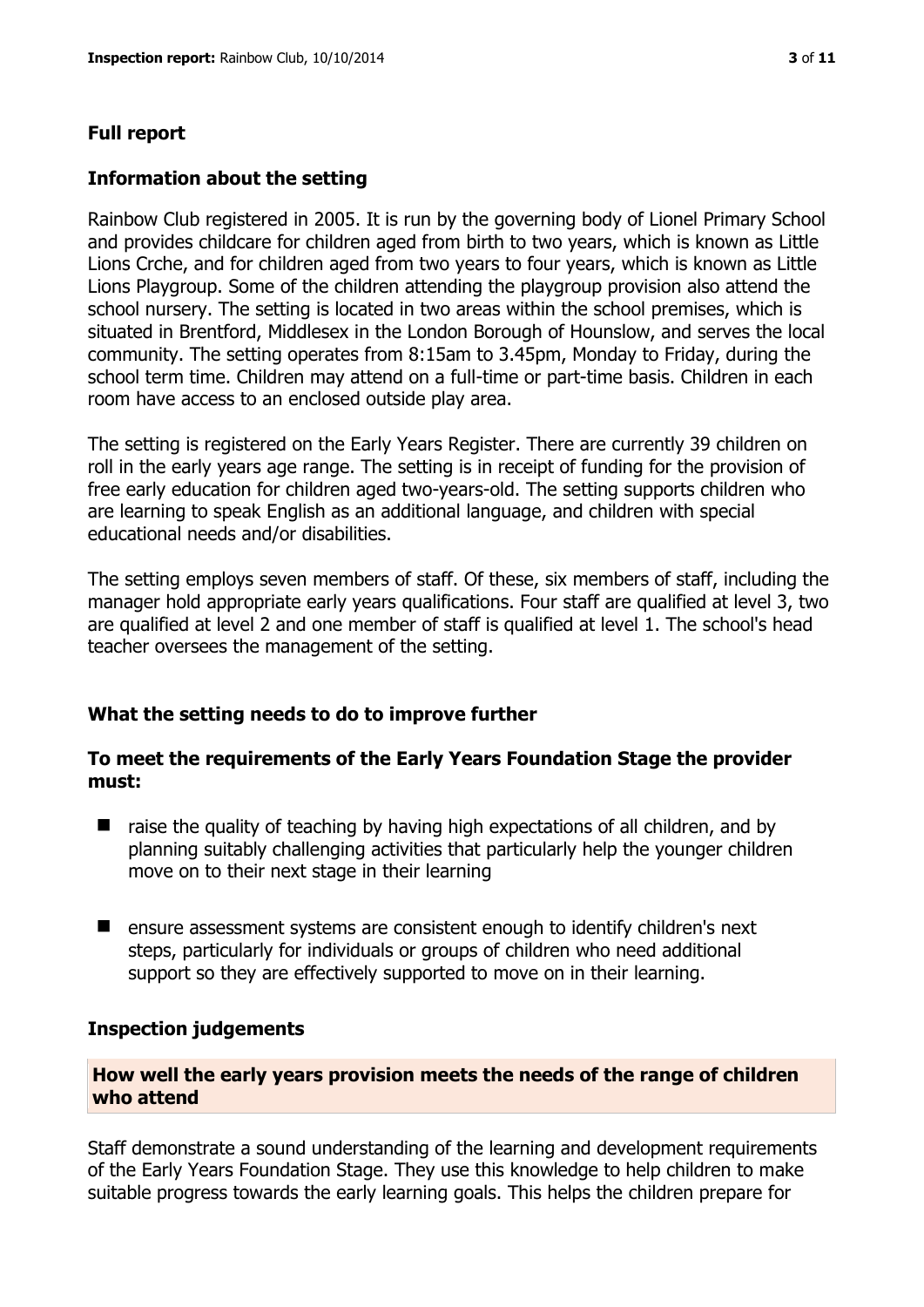school and their future learning. Children enjoy practising physical skills during a variety of activities to extend their capabilities. For example, older children enjoy using the climbing apparatus and slide in the outside area. Young children also enjoy using spoons and containers to fill, mix and explore the sand. This helps them to learn to coordinate their smaller muscle movements. Staff help children to increase their understanding of the world around them. During the inspection, staff who work with younger children actively drew their attention to the leaves that fell to the ground and demonstrated how they twirl. The older children enjoy first-hand experiences of growing plants and vegetables to learn about where food comes from. Children enjoy exploring musical instruments and joining in with action rhymes and songs. Activities such as these help children to develop their imagination and represent their own thoughts and ideas creatively, in addition to developing their physical skills.

The quality of teaching is generally appropriate. Staff encourage and involve children in activities such as tidying their toys away. This helps children to develop positive relationships and work collectively with their friends. The staff position themselves at the children's level and consolidate young children's growing vocabulary well, by talking about what is happening and naming resources. This helps children to develop their conversational skills. Staff invite children to sing songs that involve numbers to teach them to count through play. With older children the staff ask relevant open-ended questions about the story time books. This encourages the children to focus and develop their skills in critical thinking. Staff also support the children's communication skills through the use of sign language, which is particularly beneficial to the younger children.

Staff use the information they gather from their observations to plan and provide activities to help children make adequate progress. They identify children's starting points for learning through conversations with parents, in addition to doing their own observations. Staff identify children's achievements and their next steps in learning. Staff use this information to plan activities that help to meet the children's individual learning needs and interests. However, the assessment of some children's development is not always regular and staff do not clearly identify each child's next steps in learning. Therefore some planning is not fully effective and often does not offer the children challenging and interesting experiences that fully meet their learning needs. For example, some children in the under two provision spend long periods aimlessly walking about or watching the older children's provision in another area. At times, some of the children demonstrate inappropriate behaviour such as throwing sand in the air. Consequently staff spend time in a supervisory role, rather than supporting children in exploring the materials through their senses to build on their learning.

Parents are appropriately involved in their children's learning. Staff regularly share information regarding the children's care, achievements and how learning can be supported at home appropriately. The staff work collaboratively with some parents to support their child's particular developmental needs to narrow potential achievement gaps in readiness for school. Staff offer appropriate support to children who have special educational needs and/or disabilities. They liaise with other agencies to create individual plans to support the children's specific care and education needs.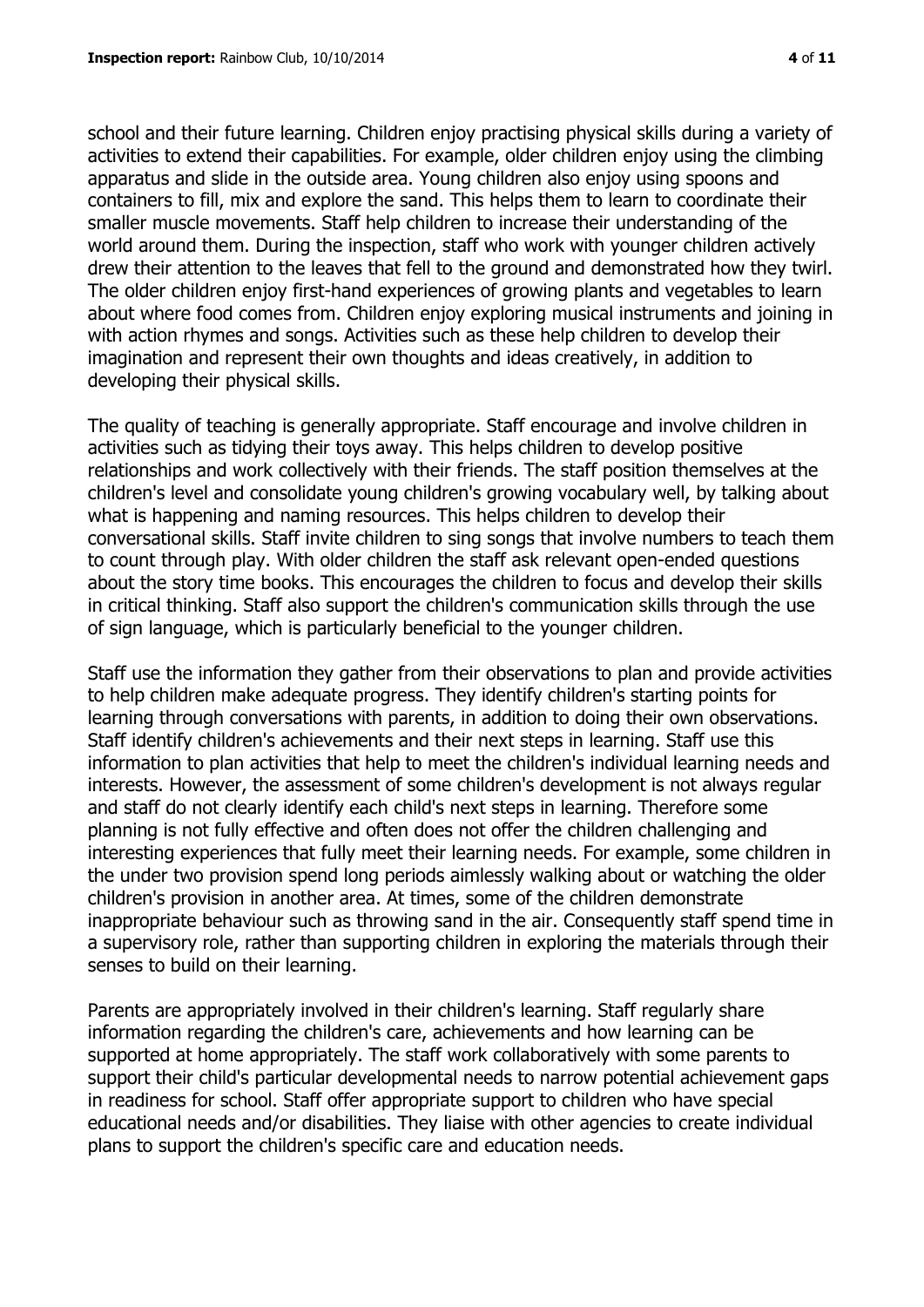## **The contribution of the early years provision to the well-being of children**

There is an effective key-person system in place. This provides continuity and consistency of care for the children to support their well-being. Staff implement appropriate strategies to help them to settle new children. For example, they welcome parents into the setting to participate in settling-in visits and discuss information about the children's interests and routines at home. This enables staff to have a detailed understanding of children's individual needs. Children are happy, settled and display suitable levels of confidence and self-esteem. For example, older children confidently inform staff of their needs, including whether they would like milk to drink or water. Younger children enjoy snuggling up on the staff's laps to read story books.

The learning environment is child friendly and well resourced both inside and outside the premises. Children are able to easily access resources to make their own decisions about what they do and play with. Staff organise space and resources well in all areas to meet children's needs, promote play and decision-making skills. For example, some resources are labelled with photographs and words to help the children to develop their literacy skills and choose what they wish to play with. Children also have opportunities to choose from a selection of resources that reflect positive images of diversity. For example, the provision of books and role-play equipment enables children to be aware of and value differences in the world around them.

Staff use positive strategies to promote children's behaviour. Children benefit from plenty of praise and encouragement to promote their self-esteem. Staff successfully build children's skills in co-operating with others. For example, with younger children they actively show them how to help tidy their toys away so they can all go outside. Staff take time with older children to explain about the importance of sharing and the expected behaviour when in group activities. These strategies effectively promote the children's selfconfidence and sense of responsibility.

Children have access to healthy, well-balanced meals that meet their dietary needs. Staff are supporting children's growing understanding of a healthy lifestyle well. For example, older children grow and sample a range of vegetables and enjoy making fruit salads. Children develop some independence in their self-care skills. For example, staff discuss with the older children why they need to clean their hands before meal times, and about the importance of eating healthy food. The staff also encourage young babies to eat finger foods by themselves to support their physical development.

Staff help children prepare for moves within the setting and into their new school nursery, so they feel happy and secure. For example, younger children regularly enjoy activities, such as meal and story times in the older children's room. They are also able to participate in visits to their new rooms before they move in. Older children who are moving to the school nursery regularly share their outdoor area with nursery children. This allows them to meet their new teachers and observe some of the activities and routines of their new school friends. This helps children gain confidence and familiarity with new staff and each other.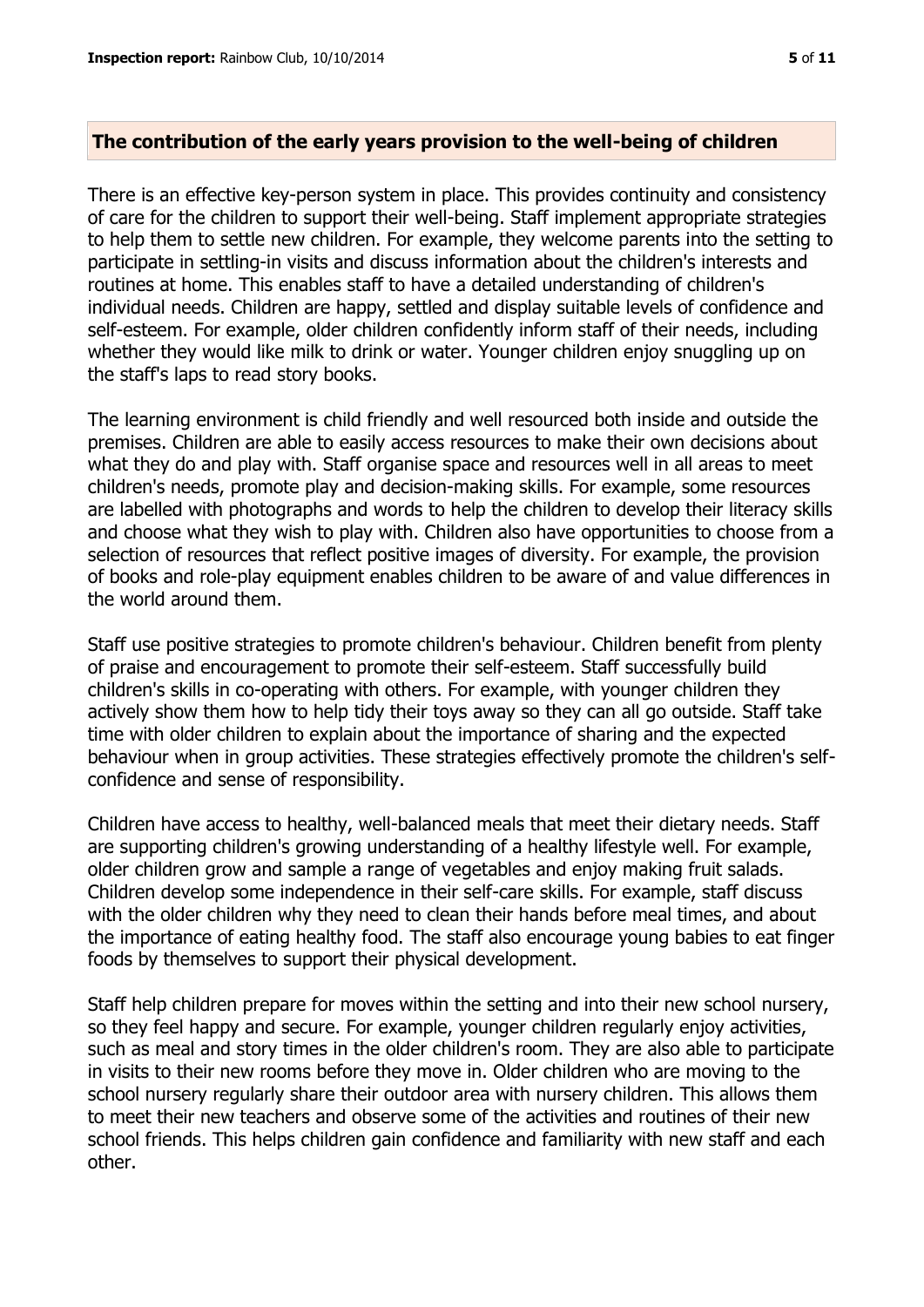#### **The effectiveness of the leadership and management of the early years provision**

The management team has a sound understanding of their responsibilities in meeting the learning and development requirements overall. However, there are weaknesses in the assessment and planning of activities and routines. This means staff do not effectively plan or provide challenging and interesting experiences that fully meet all children's developmental needs.

Staff's knowledge and understanding of implementing the safeguarding and welfare requirements of the Early Years Foundation Stage is also sound. Arrangements for safeguarding children are effective. Staff and management have a secure knowledge of the procedures to follow when child protection concerns are raised with children or adults. Staff conduct and regularly review risk assessments to help to ensure that children can play and learn in safety. Staff are vigilant in ensuring safety doors are closed and have coded locks fitted on the main exit door. Visitors also have to record their times of arrival and departure when visiting the setting. Staff and management meet the required adultto-child ratios. Staff deployment is appropriate and children are within sight and hearing of staff at all times so each child remains protected and safe.

The leadership team uses robust recruitment and vetting procedures to appoint staff and to ensure the staff are aware of their roles and responsibilities. For example, the management takes up written references and obtains enhanced Disclosure and Barring Service checks for each member of staff. This helps to make certain that staff are suitable to work with children. Any staff who have not had all checks completed are not left alone with children at any time. This means the management takes appropriate steps to safeguard children's welfare.

The leadership and management team has generally effective systems to evaluate their provision and practice. These help them to inform the setting's priorities and drive improvement. The management team completes regular self-evaluation using the 'Time for Reflection' guidance and sets targets for improvement in the outcomes for children. For example, they have identified the need to update policies, procedures and training in line with the Special Educational Needs and Disabilities Code of Practice. Consequently, the management team supports staff to attend further training in this and are in the process of complying with other aspects of the requirements. In addition to this, the management team works successfully with the local authority advisory worker and is currently improving their informal systems for the regular supervision of staff. Although this is yet to be fully embedded it provides suitable opportunities for staff to discuss any issues concerning children's development or well-being. Regular staff appraisals enable managers and staff to successfully identify areas for professional development to improve the quality of the provision. For example, staff attended additional training in story telling, music and nursery rhymes. This has resulted in the staff working with smaller groups of children and the use of more props such as puppets. Consequently children's attention and communication skills have improved. The manager carries out some observations of staff, monitoring their strengths and identifying areas for enhancing their practice.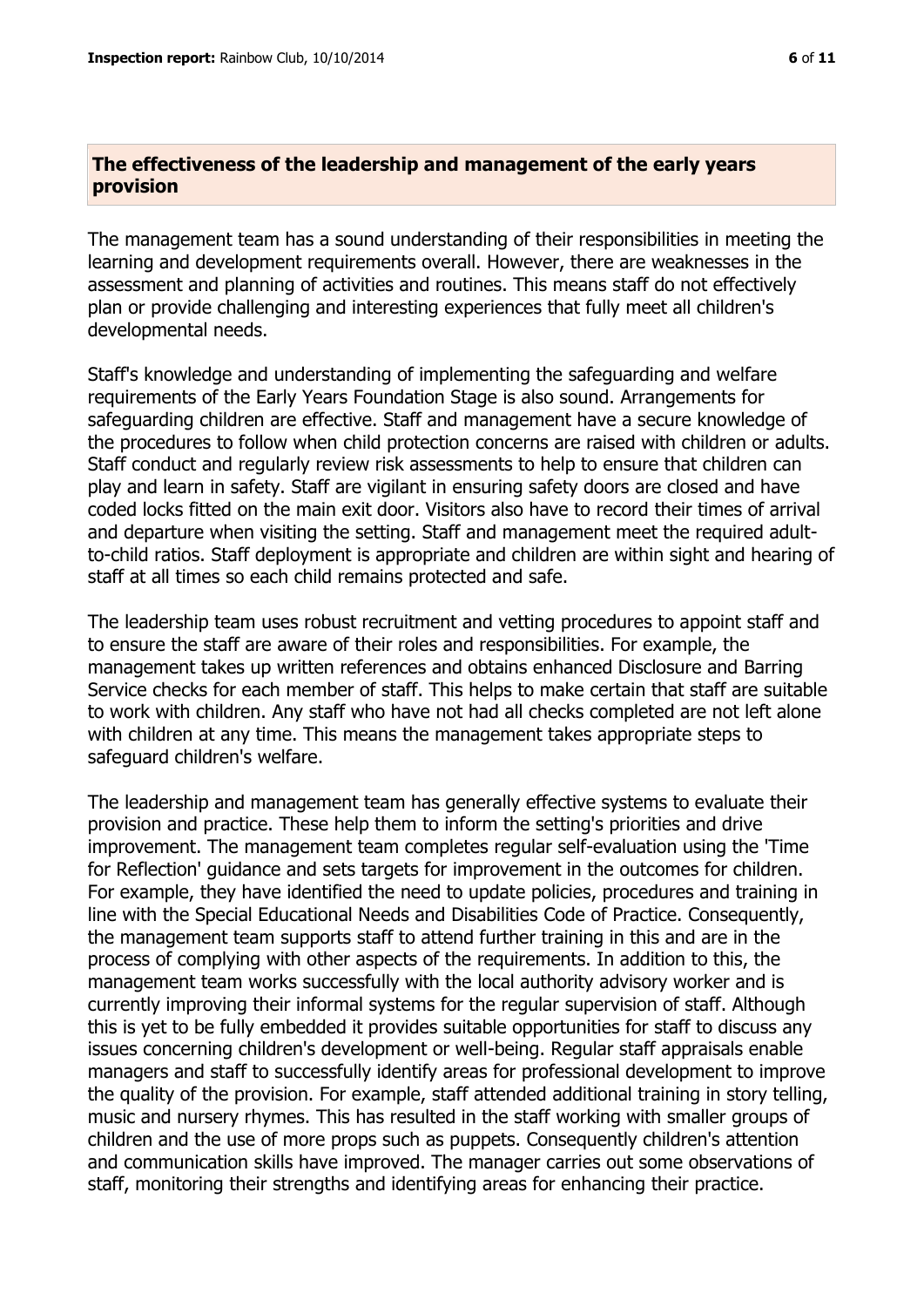However, there is some confusion as to whose responsibility it is to monitor some of the staff's practice regarding the care for the younger children. This means that monitoring systems are not consistent enough to identify individuals or groups of children who need additional support. This has an impact on how effectively staff support every child to make progress and move on to their next steps in learning.

The leadership values parents' views and contributions, and takes account of them to help drive improvement in their partnership working and care of the children. For example, as a result of parents confirming that children in the setting rarely have pets at home the staff have introduced rabbits into the setting. This means that all children can now enjoy the experience of caring for animals and developing their understanding of the natural world. Staff also make use of links with other agencies to promote areas of learning with the children. They arrange for parents and the children to enjoy first-hand experiences of interacting and observing animals that an outside company brings into the school.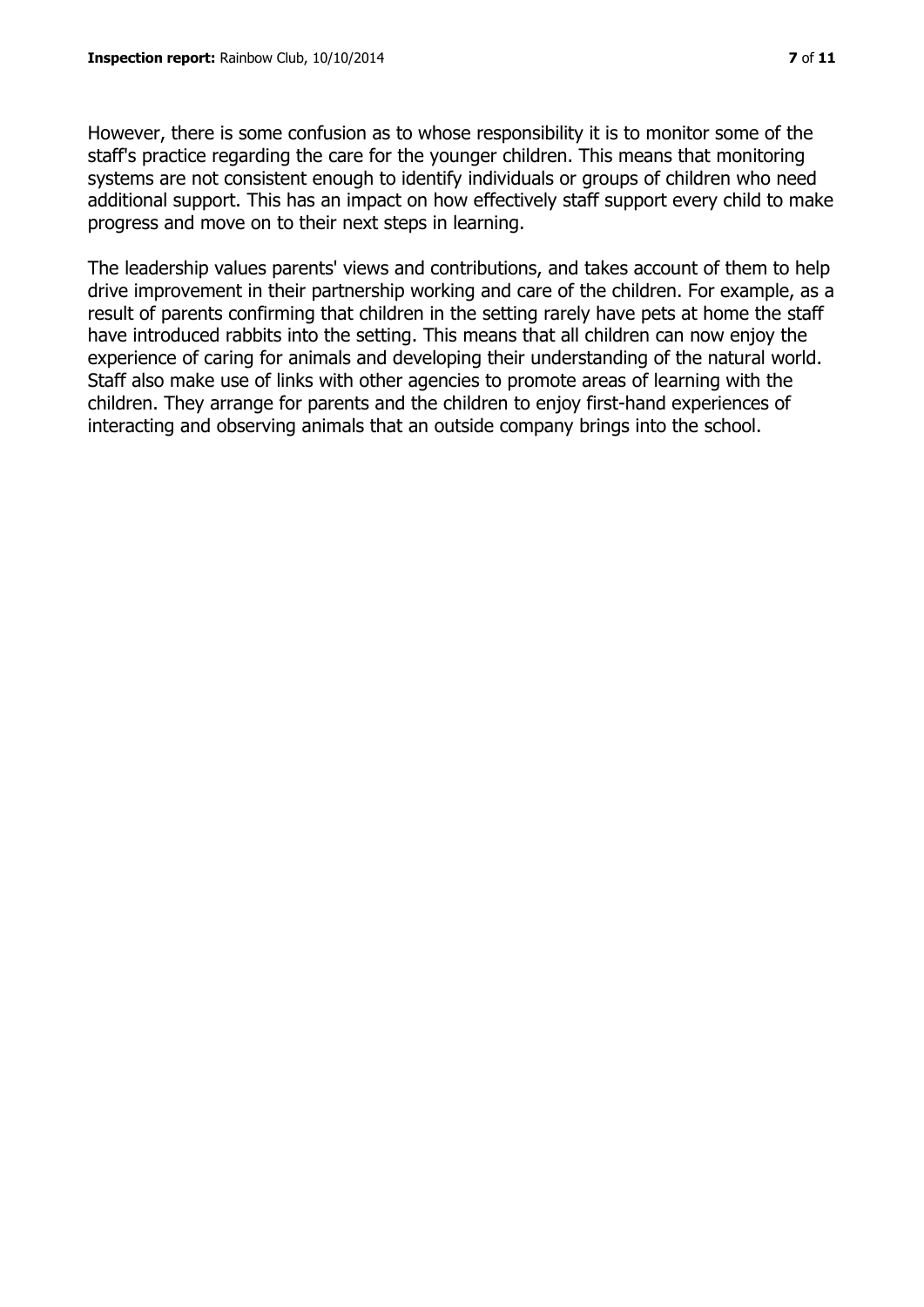# **What inspection judgements mean**

# **Registered early years provision**

| Grade   | <b>Judgement</b>               | <b>Description</b>                                                                                                                                                                                                                                                                                                                                                                                |
|---------|--------------------------------|---------------------------------------------------------------------------------------------------------------------------------------------------------------------------------------------------------------------------------------------------------------------------------------------------------------------------------------------------------------------------------------------------|
| Grade 1 | Outstanding                    | Outstanding provision is highly effective in meeting the needs<br>of all children exceptionally well. This ensures that children are<br>very well prepared for the next stage of their learning.                                                                                                                                                                                                  |
| Grade 2 | Good                           | Good provision is effective in delivering provision that meets<br>the needs of all children well. This ensures children are ready<br>for the next stage of their learning.                                                                                                                                                                                                                        |
| Grade 3 | <b>Requires</b><br>improvement | The provision is not giving children a good standard of early<br>years education and/or there are minor breaches of the<br>safeguarding and welfare requirements of the Early Years<br>Foundation Stage. We re-inspect nurseries and pre-schools<br>judged as requires improvement within 12 months of the date<br>of inspection.                                                                 |
| Grade 4 | Inadequate                     | Provision that is inadequate requires significant improvement<br>and/or enforcement action. The provision is failing to give<br>children an acceptable standard of early years education and/or<br>is not meeting the safeguarding and welfare requirements of<br>the Early Years Foundation Stage. It will be monitored and<br>inspected again within six months of the date of this inspection. |
| Met     |                                | There were no children present at the time of the inspection.<br>The inspection judgement is that the provider continues to<br>meet the requirements for registration.                                                                                                                                                                                                                            |
| Not met |                                | There were no children present at the time of the inspection.<br>The inspection judgement is that the provider does not meet<br>the requirements for registration.                                                                                                                                                                                                                                |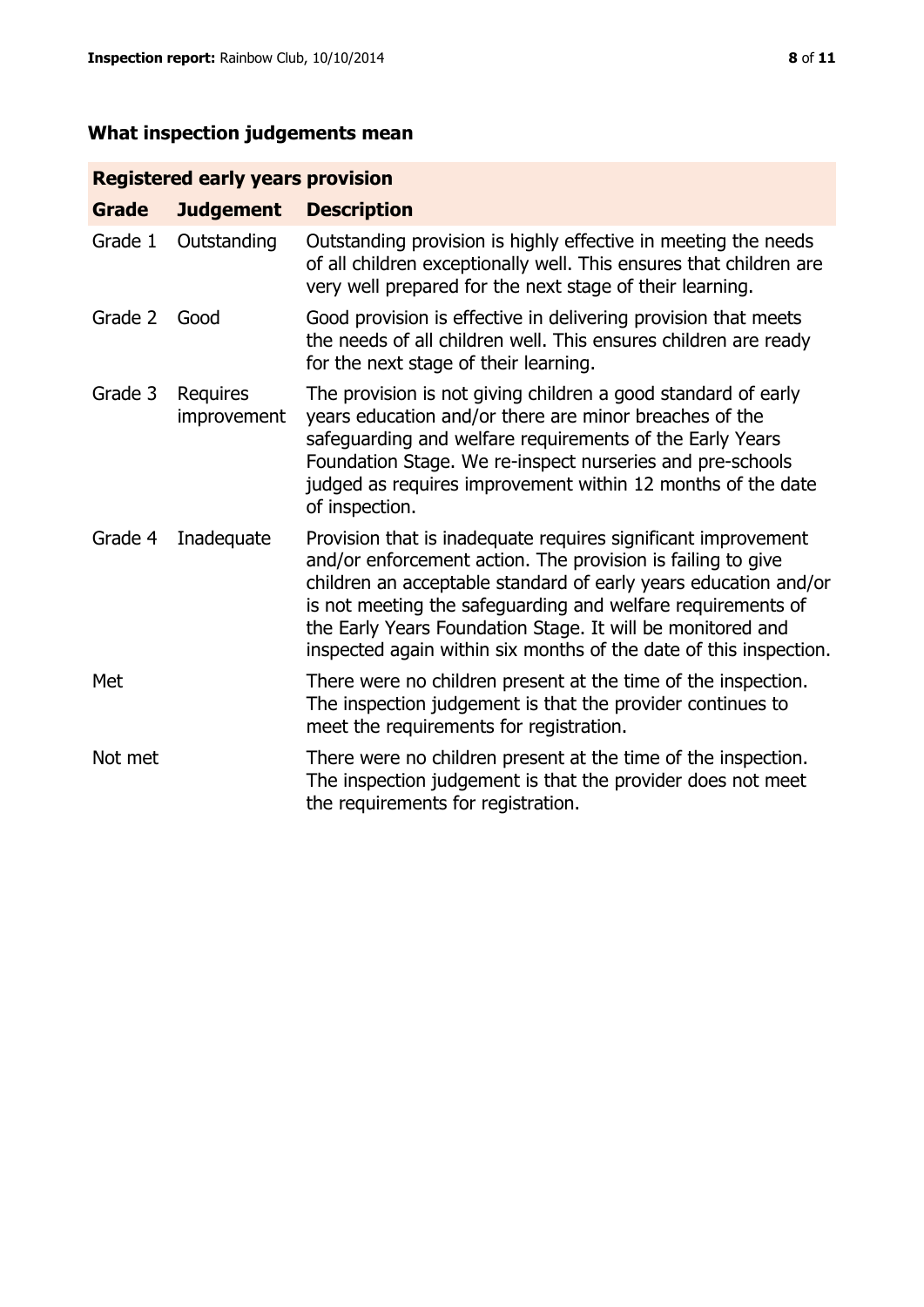## **Inspection**

This inspection was carried out by Ofsted under sections 49 and 50 of the Childcare Act 2006 on the quality and standards of provision that is registered on the Early Years Register. The registered person must ensure that this provision complies with the statutory framework for children's learning, development and care, known as the Early Years Foundation Stage.

# **Setting details**

| Unique reference number       | EY307749                             |
|-------------------------------|--------------------------------------|
| <b>Local authority</b>        | <b>Hounslow</b>                      |
| <b>Inspection number</b>      | 827941                               |
| <b>Type of provision</b>      | Full-time provision                  |
| <b>Registration category</b>  | Childcare - Non-Domestic             |
| Age range of children         | $0 - 8$                              |
| <b>Total number of places</b> | 21                                   |
| Number of children on roll    | 39                                   |
| <b>Name of provider</b>       | Lionel Primary School Governing Body |
| Date of previous inspection   | not applicable                       |
| <b>Telephone number</b>       | 0208 560 5323                        |

Any complaints about the inspection or the report should be made following the procedures set out in the guidance *'Complaints procedure: raising concerns and making complaints* about Ofsted', which is available from Ofsted's website: www.ofsted.gov.uk. If you would like Ofsted to send you a copy of the guidance, please telephone 0300 123 4234, or email enquiries@ofsted.gov.uk.

# **Type of provision**

For the purposes of this inspection the following definitions apply:

Full-time provision is that which operates for more than three hours. These are usually known as nurseries, nursery schools and pre-schools and must deliver the Early Years Foundation Stage. They are registered on the Early Years Register and pay the higher fee for registration.

Sessional provision operates for more than two hours but does not exceed three hours in any one day. These are usually known as pre-schools, kindergartens or nursery schools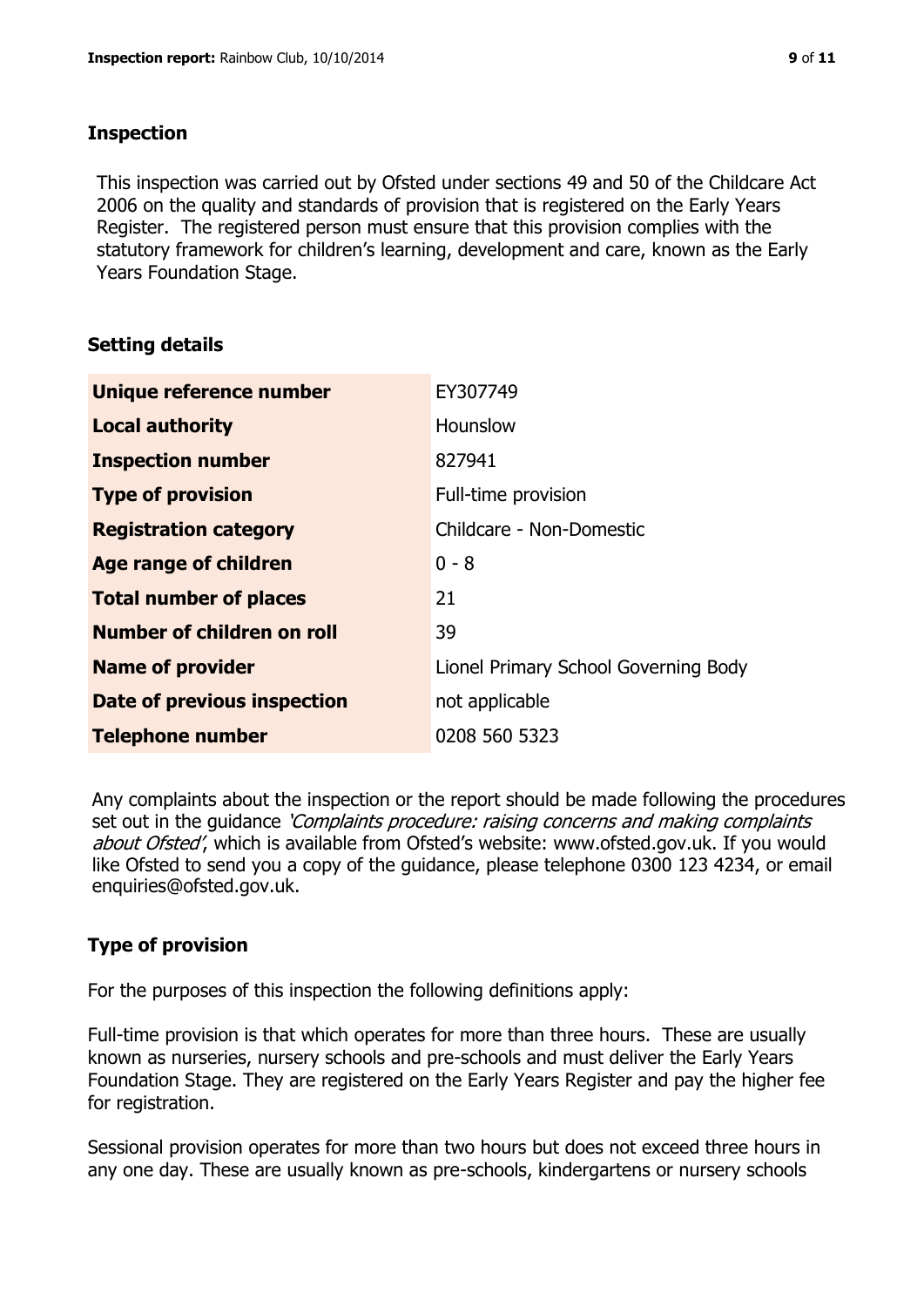and must deliver the Early Years Foundation Stage. They are registered on the Early Years Register and pay the lower fee for registration.

Childminders care for one or more children where individual children attend for a period of more than two hours in any one day. They operate from domestic premises, which are usually the childminder's own home. They are registered on the Early Years Register and must deliver the Early Years Foundation Stage.

Out of school provision may be sessional or full-time provision and is delivered before or after school and/or in the summer holidays. They are registered on the Early Years Register and must deliver the Early Years Foundation Stage. Where children receive their Early Years Foundation Stage in school these providers do not have to deliver the learning and development requirements in full but should complement the experiences children receive in school.